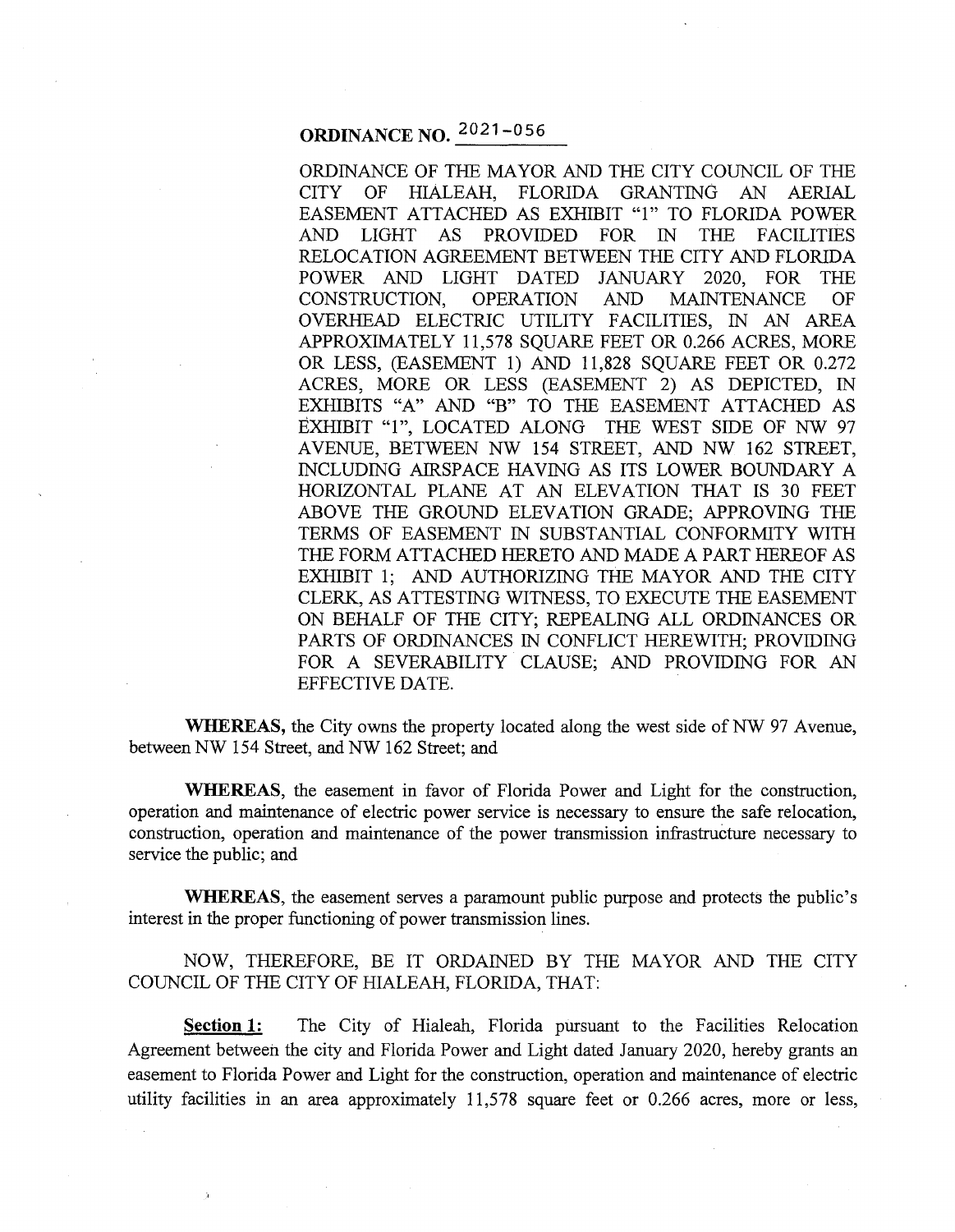(easement 1) and 11,828 square feet or 0.272 acres, more or less (easement 2) as depicted, in exhibits "A" and "B" to the easement attached as Exhibit "1", along the west side of NW 97 A venue, between NW 154 Street, and NW 162 Street, including airspace having as its lower boundary a horizontal plane at an elevation that is 30 feet above the ground elevation grade.

**Section 2:** The easement is granted subject to the terms and conditions set forth in the form Easement attached as Exhibit 1 and the Mayor and the City Clerk, as attesting witness, are authorized to execute the form Easement on behalf of City of Hialeah.

### **Section 3: Repeal of Ordinances in Conflict.**

All ordinances or parts of ordinances in conflict herewith are hereby repealed to the extent of such conflict.

### **Section 4: Severability Clause.**

I

 $f$ or.

If any phrase, clause, sentence, paragraph or section of this ordinance shall be declared invalid or unconstitutional by the judgment or decree of a court of competent jurisdiction, such invalidity or unconstitutionality shall not affect any of the remaining phrases, clauses, sentences, paragraphs or sections of this ordinance.

### **Section 5: Effective Date.**

This ordinance shall become effective when passed by the City Council and signed by the Mayor or at the next regularly scheduled City Council meeting, if the Mayor's signature is withheld or if the City Council overrides the Mayor's veto.

PASSED and ADOPTED this  $\frac{9}{4}$  day of June  $.2021.$ Jesus Tundidor Council President Approved on this  $\frac{1}{2}$  day of  $\pi$  $.2021.$ Attest Marbelys Fatjo, City Clerk Mayor Carlos Hernandez Ordinance was adopted by 4-0-3 vote with Approved as to legal sufficiency and form: Councilmembers, De la Rosa, Hernandez, Perez, and Zogby voting "Yes" and with Council President Tundidor and Council Member not present during the roll call for a vote and Council Lorena-E.-Bravo, City Attorney Member Garcia-Roves absent. S:\DJ\ORDINANCES\Easement FPL AeriaJ/NW 97 AVENUE etc.docx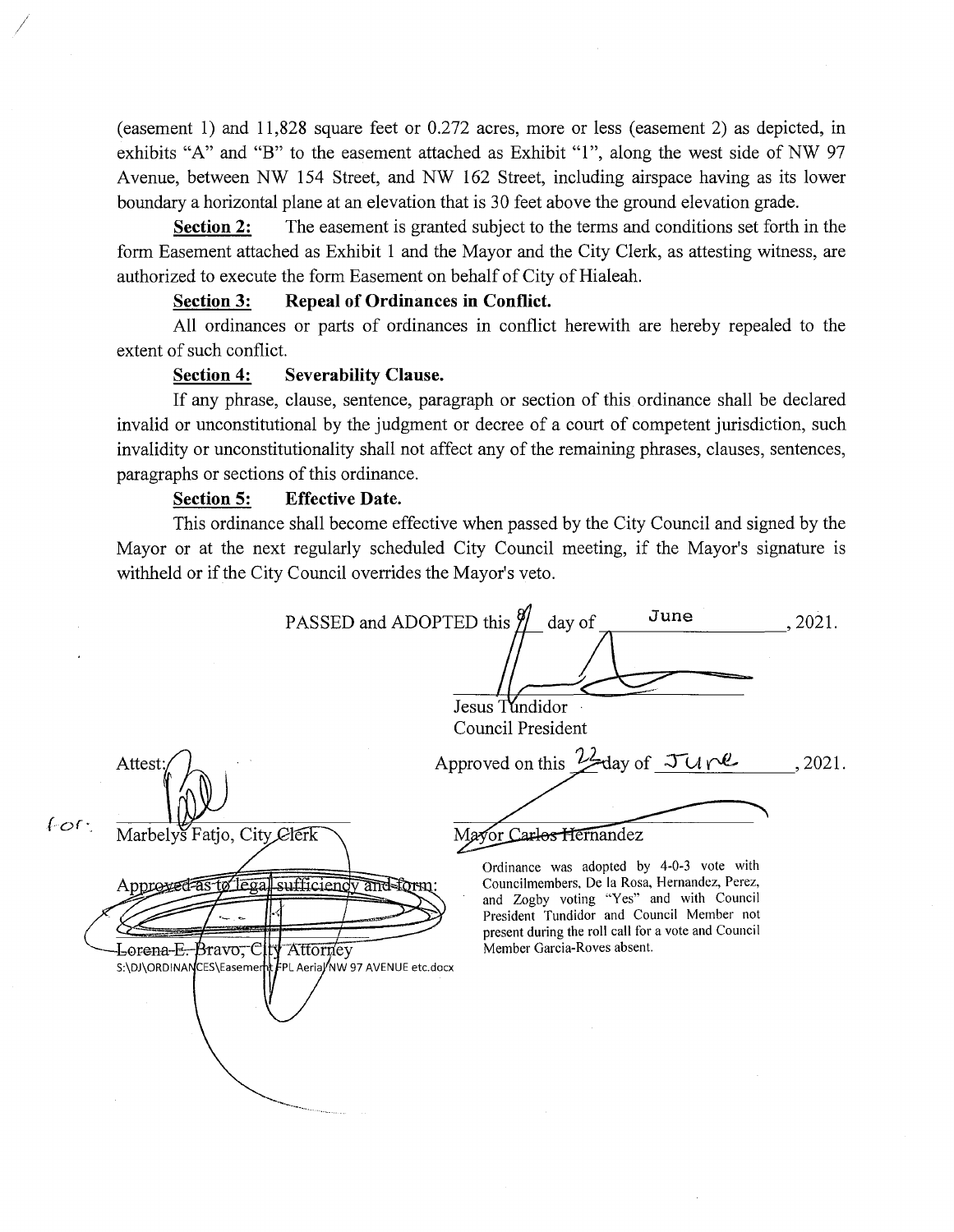## EXHIBIT 1

Prepared by and return to: Ignacio B. Sanniento Florida Power & Light Company 4200 West Flagler Street Miami, Florida 33134 Parcel ID#: A portion of 04-2017-002-0020 and 04-2017-002-0030

### AERIAL EASEMENT

The undersigned ("Grantor"), in consideration of the payment of \$1.00 and other good and valuable consideration, the adequacy and receipt of which is hereby acknowledged, hereby grants and gives to Florida Power & Light Company, a Florida corporation, whose address is P.O. Box 14000, Juno Beach, Florida 33408-0420 and to its licensees, agents, successors, and assigns ("Grantee"), an easement ("Easement") forever for the construction, operation and maintenance of overhead electric utility facilities (including wires, cables and appurtenant equipment) to be installed from time to time; with the right to reconstruct, improve, add to, enlarge, change the voltage, as well as, the size of and remove such facilities owned and/or operated by the Grantee, or any other person, firm or corporation allowed to attach to such facilities, within the "Easement Area" that is defined as follows:

> an airspace area having as its lower boundary a horizontal plane at an elevation that is thirty  $(30)$  feet above the current ground elevation grade based on the North American Vertical Datum of 1988 (N.A.V.D. 88) as per Miami-Dade County Benchmark N907, lying above the real property more particularly described on Exhibit A attached hereto and made a part hereof by this reference (the "Land"), which Land lies directly below the Easement Area

The current ground elevation of the Land is more particularly described on Exhibit B attached hereto and made a part hereof by this reference.

This Easement includes the right to attach wires to any facilities within the Easement Area and to operate the same for Grantee's communications purposes, together with (a) the right of ingress and egress to the Land as needed (i) to install such facilities within the Easement Area, (ii) to clear the Land in order to keep such Land cleared of all trees, undergrowth and other above grade vegetative obstructions extending greater than fourteen ( 14) feet above existing grade of the Land that might interfere with or fall upon the Grantee's lines or systems of communications or power transmission or distribution within the Easement Area (the "Height Limitation"), (iii) to trim and cut and keep trimmed and cut all dead, weak, leaning or dangerous trees or limbs outside of the Easement Area extending greater than the Height Limitation that may interfere with or fall upon the lines or systems of communications or power transmission or distribution within the Easement Area, provided, however, that all such work shall be completed by Grantee, at Grantee's sole cost and expense; and further grants, to the fullest extent the undersigned has the power to grant, if at all, the rights hereinabove granted on the Land heretofore described, over, along, under and across the roads, streets or highways adjoining or through the Land below the Easement Area, with it being expressly understood and agreed that this Easement does not grant Grantee or any other party the right to install any improvements on the Land or to disturb the improvements existing on or under the Land in any way.

By the execution and delivery hereof, Grantor also expressly agrees that Grantor shall not construct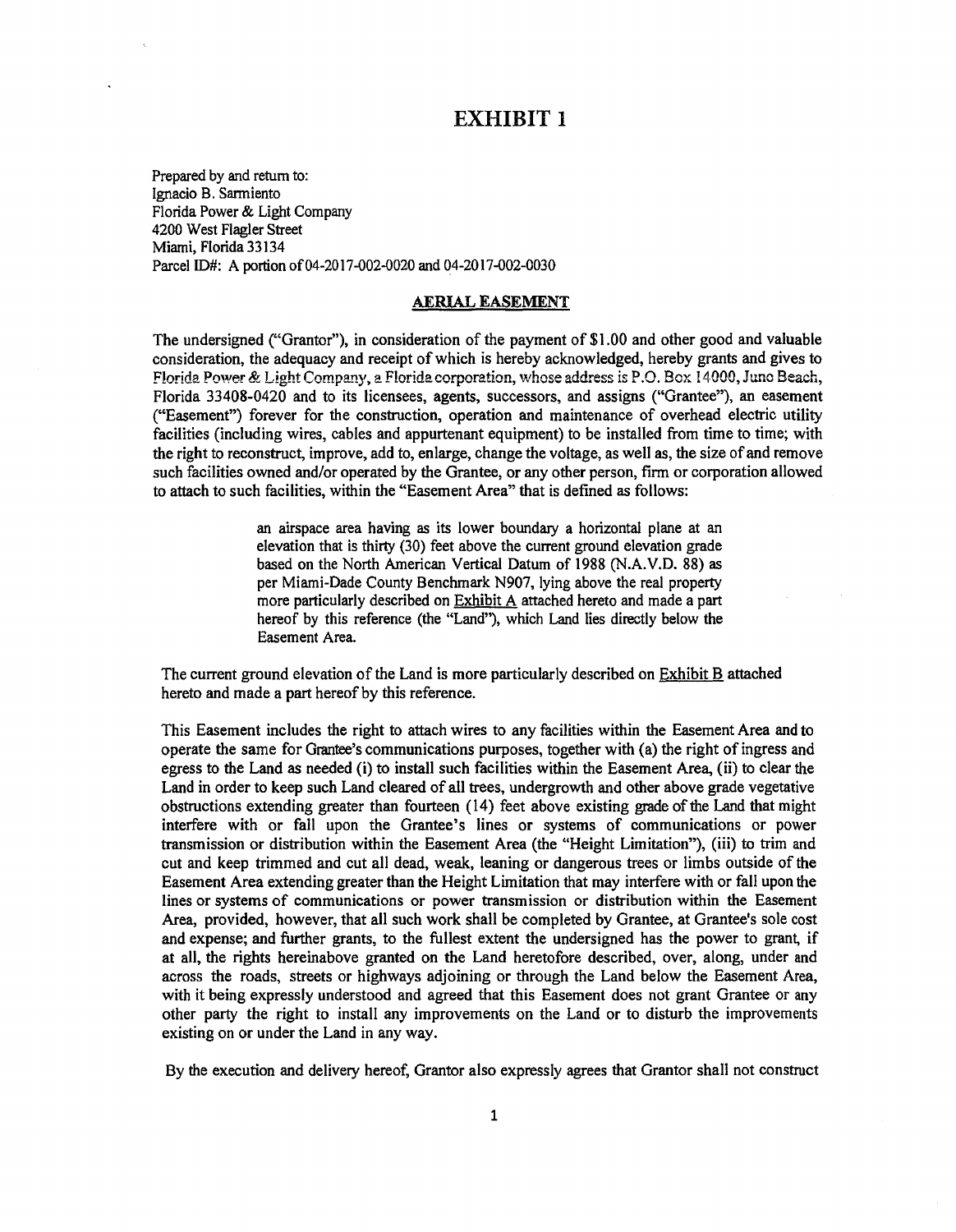## EXHIBIT l

Prepared by and return to: Ignacio B. Sanniento Florida Power & Light Company 4200 West Flagler Street Miami, Florida 33134 Parcel ID#: A portion of04-2017-002-0020 and 04-2017-002-0030

#### AERIAL EASEMENT

The undersigned ("Grantor"), in consideration of the payment of \$1 .00 and other good and valuable consideration, the adequacy and receipt of which is hereby acknowledged, hereby grants and gives to Florida Power & Light Company, a Florida corporation, whose address is P.O. Box 14000, Juno Beach, Florida 33408-0420 and to its licensees, agents, successors, and assigns (''Grantee"), an easement ("Easement") forever for the construction, operation and maintenance of overhead electric utility facilities (including wires, cables and appurtenant equipment) to be installed from time to time; with the right to reconstruct, improve, add to, enlarge, change the voltage, as well as, the size of and remove such facilities owned and/or operated by the Grantee, or any other person, firm or corporation allowed to attach to such facilities, within the "Easement Area" that is defined as follows:

> an airspace area having as its lower boundary a horizontal plane at an elevation that is thirty (30) feet above the current ground elevation grade based on the North American Vertical Datum of 1988 (N.A.V.D. 88) as per Miami-Dade County Benchmark N907, lying above the real property more particularly described on Exhibit A attached hereto and made a part hereof by this reference (the "Land"), which Land lies directly below the Easement Area.

The current ground elevation of the Land is more particularly described on Exhibit B attached hereto and made a part hereof by this reference.

This Easement includes the right to attach wires to any facilities within the Easement Area and to operate the same for Grantee's communications purposes, together with (a) the right of ingress and egress to the Land as needed (i) to install such facilities within the Easement Area, (ii) to clear the Land in order to keep such Land cleared of all trees, undergrowth and other above grade vegetative obstructions extending greater than fourteen ( 14) feet above existing grade of the Land that might interfere with or fall upon the Grantee's lines or systems of communications or power transmission or distribution within the Easement Area (the "Height Limitation"), (iii) to trim and cut and keep trimmed and cut all dead, weak, leaning or dangerous trees or limbs outside of the Easement Area extending greater than the Height Limitation that may interfere with or fall upon the lines or systems of communications or power transmission or distribution within the Easement Area, provided, however, that all such work shall be completed by Grantee, at Grantee's sole cost and expense; and further grants, to the fullest extent the undersigned has the power to grant, if at all, the rights hereinabove granted on the Land heretofore described, over, along, under and across the roads, streets or highways adjoining or through the Land below the Easement Area, with it being expressly understood and agreed that this Easement does not grant Grantee or any other party the right to ihstall any improvements on the Land or to disturb the improvements existing on or under the Land in any way.

By the execution and delivery hereof, Grantor also expressly agrees that Grantor shall not construct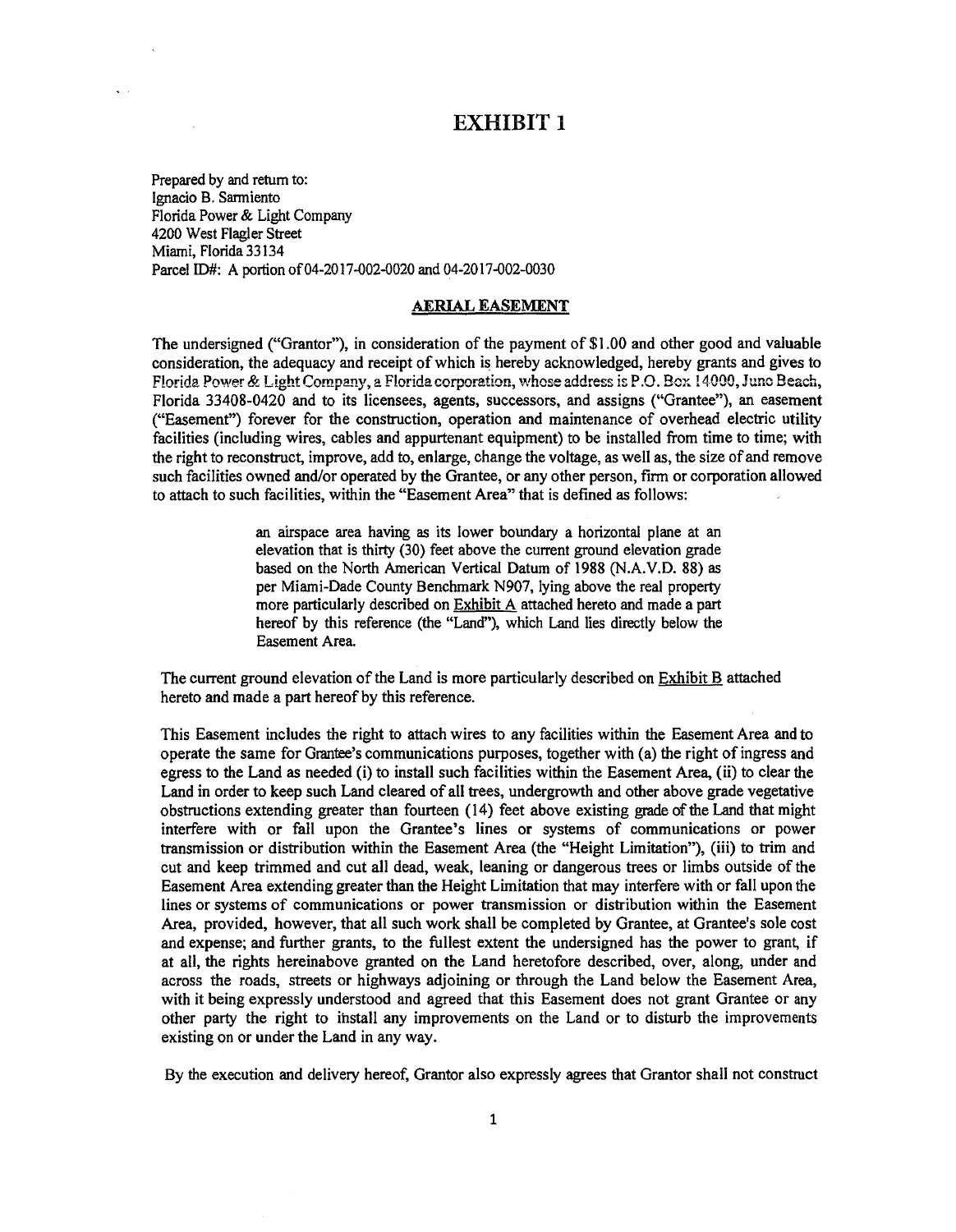or install anything on the Land directly below the Easement Area that does or will exceed a height of fourteen ( 14) feet above the ground surface of the Land (i.e., the Height Limitation), including planting of trees, shrubs, and other foliage capable of exceeding fourteen (14) feet in height at full maturity, which vegetation exceeding a height of fourteen (14) feet above the ground surface of the Land shall not be permitted within the Easement Area.

By the execution and delivery hereof, Grantee acknowledges that, notwithstanding the foregoing or anything to the contrary set forth in this Easement, (a) the Easement Area lies above that certain existing thirty (30) foot wide drainage easement area set forth in that certain special warranty deed recorded in Official Records Book 31642, Page 4930 of the Public Records of Miami-Dade County, Florida under CFN: 20190636759 (the "Existing Easement") benefitting County line I LLC, CCP Property Owners Association, Inc. and others, including their successors and assigns (the "Easement Holders") where underground and above-grade infrastructure has been or may be installed on or adjacent to the Land, including, without limitation, paved roadways, drainage facilities and utilities (collectively, the "Infrastructure") and (b) the easement rights of the Easement Holders under the Existing Easement include, without limitation, easements for drainage (including, without limitation, construction of, placement, and maintenance of such infrastructure and a swale) and environmental easements for implementing the landfill closure conditions provided for under that certain Consent Agreement between Miami-Dade County Department of Regulatory and Economic Resources, Division of Environmental Resources Management, as DERM, and Countyline I LLC, FDG Countyline LLC, and FDG BN Expansion LLC, as respondent, executed on July 15, 2016, as amended by that certain Addendum to the July 15, 2016 Consent Agreement between Miami-Dade County Department of Regulatory and Economic Resources, Division of Environmental Resources Management and Countyline I LLC, FDG Countyline LLC, and FDG BN Expansion LLC effective December 11, 2018, and as further amended by that certain Second Addendum to the July 15, 2016 Consent Agreement between Miami-Dade County Department of Regulatory and Economic Resources, Division of Environmental Resources Management and County line I LLC, FDG County line LLC, and FDG BN Expansion LLC effective August 19, 2019 (collectively, the "Consent Agreement"), to carry out the implementation of the Countyline Corporate Park Remedial Action Plan dated February 22, 2017 (file No. 09216195.00) (as same may be amended from time to time pursuant to the Consent Agreement, the "Landfill Closure Plan"). Notwithstanding anything to the contrary set forth in this Easement, the Grantor, the Easement Holders and their successors and assigns shall have unrestricted access to the Land for the purposes of constructing, installing, operating, maintaining, repairing, replacing, removing, adding to and doing such other things as are necessary or desirable in connection with the Infrastructure and the foregoing facilities and purposes as set forth in (and in accordance with) the Existing Easement, all without notice to or consent from Grantee; provided same does not exceed the Height Limitation, or unreasonably interfere with Grantee's then existing facilities within the Easement Area, rights granted hereunder, or use and enjoyment of the Easement Area. Grantee acknowledges this Easement is subject and subordinate to the prior and continuing rights of Grantor, the Easement Holders and their successors and assigns under the Existing Easement and is granted subject thereto and subject to any existing encumbrances and rights with respect to the Land, including the Existing Easement. Grantee acknowledges that the Grantor possesses the right to use and to grant to others the right to use the Land in any manner and for any purpose which does not unreasonably interfere with or diminish the rights granted to Grantee hereunder in this Easement or to the Easement Area herein granted to Grantee, including, but not by way of limitation, the right of Grantor and the Easement Holders to construct, install, reconstruct, maintain, operate, repair, alter, renew and replace improvements on or upon the Land as set forth in (and in accordance with) the Existing Easement, subject only to the Height Limitation.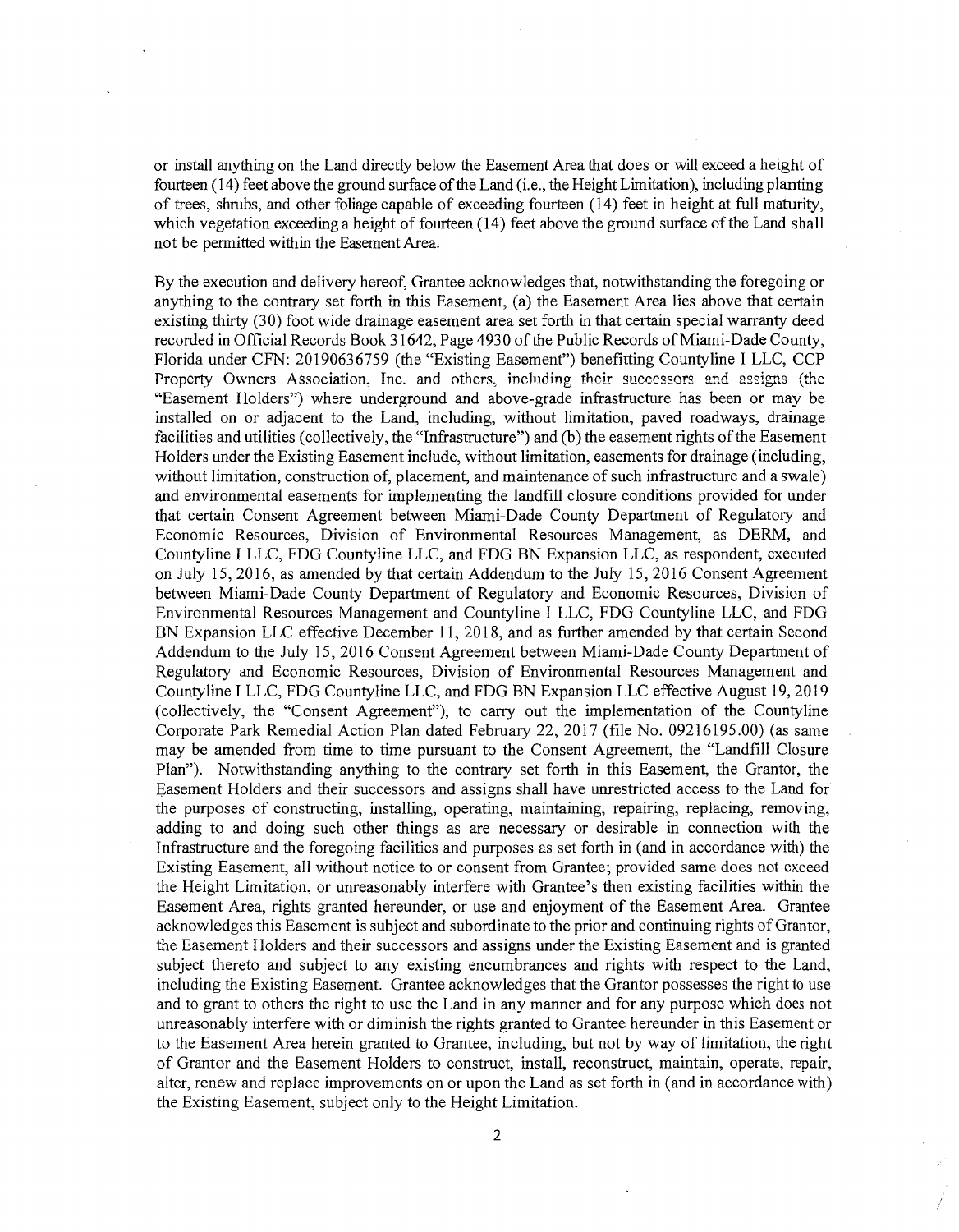Grantee shall not use the Easement Area for any purposes other than those permitted by this Easement.

Grantee shall not by the construction, installation, operation, maintenance, repair, modification, removal, or replacement of its facilities within the Easement Area (which shall only be completed in accordance with this Easement) unreasonably interfere with the rights of the Grantor to use, and allow the use of, the Land as a passive park or the rights of the Easement Holders with respect to the Infrastructure installed under the Existing Easement.

### **[REMAINDER OF PAGE INTENTIONALLY BLANK; SIGNATURE PAGES FOLLOW]**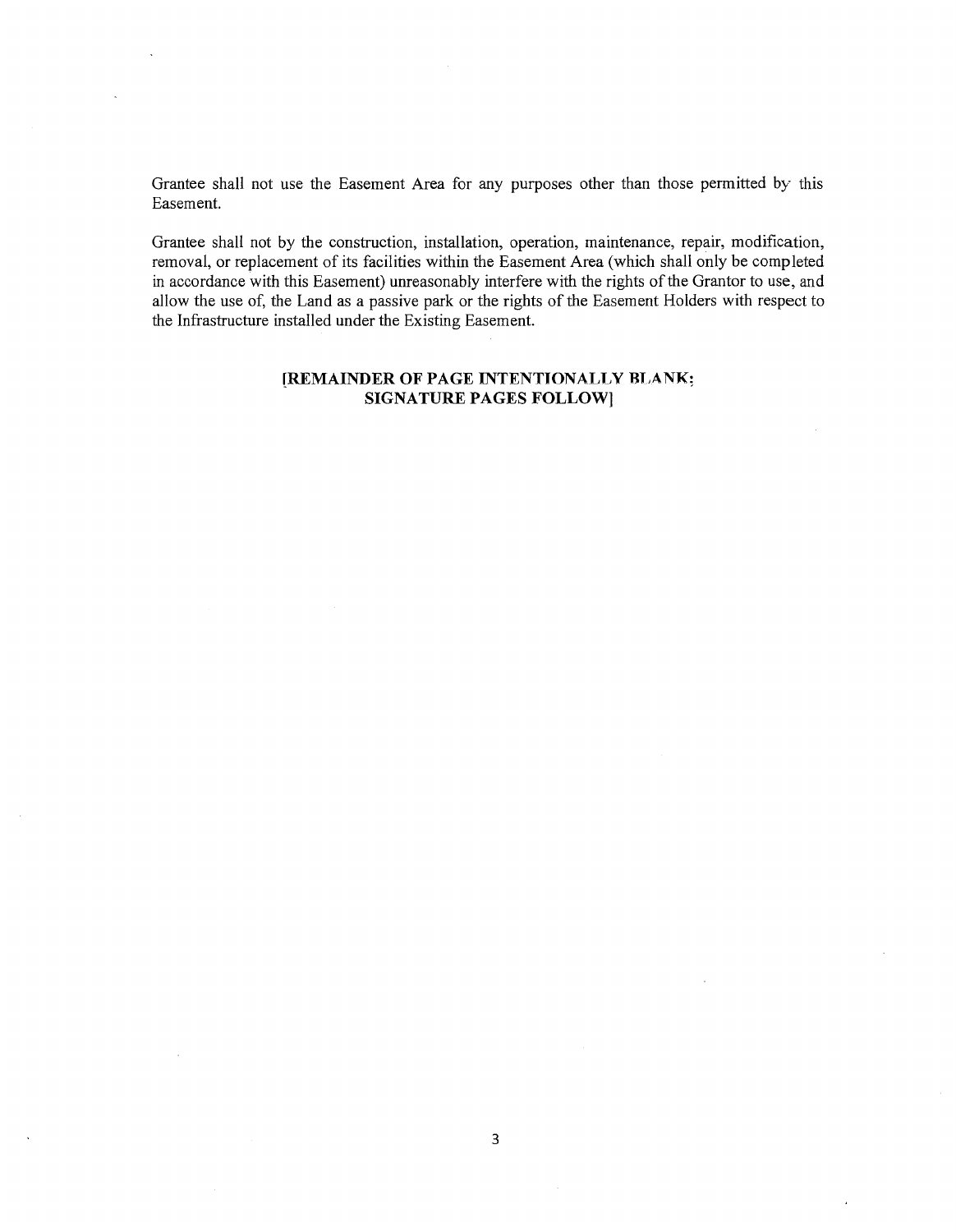|                                                                   | IN WITNESS WHEREOF, the undersigned has signed and sealed this instrument on the ________ day                                                                                                                                                                                                                        |             |
|-------------------------------------------------------------------|----------------------------------------------------------------------------------------------------------------------------------------------------------------------------------------------------------------------------------------------------------------------------------------------------------------------|-------------|
|                                                                   | of $\qquad \qquad .2021.$                                                                                                                                                                                                                                                                                            |             |
|                                                                   | Grantor:                                                                                                                                                                                                                                                                                                             |             |
| Signed, sealed and delivered<br>in the presence of:               | City of Hialeah                                                                                                                                                                                                                                                                                                      |             |
| $\overline{\phantom{a}}$<br>Signature                             | By: $\overline{\phantom{a}}$<br>Its: $\frac{1}{2}$                                                                                                                                                                                                                                                                   |             |
| Signature:<br>Print Name:                                         |                                                                                                                                                                                                                                                                                                                      |             |
|                                                                   | <b>ACKNOWLEDGMENT</b>                                                                                                                                                                                                                                                                                                |             |
| <b>STATE OF FLORIDA</b>                                           | $\mathcal{Y}$<br>$)$ SS:                                                                                                                                                                                                                                                                                             |             |
| COUNTY OF                                                         |                                                                                                                                                                                                                                                                                                                      |             |
| or $\Box$ online notarization,<br>Hialeah, on behalf of the City. | The foregoing instrument was acknowledged before me by means of $\Box$ physical presence<br>$\frac{1}{\sqrt{2}}$ day of $\frac{1}{\sqrt{2}}$<br>this                                                                                                                                                                 | 2021,<br>by |
| [NOTARIAL SEAL]                                                   | Notary:<br>Print Name:<br>the company of the company of the company of the company of the company of the company of the company of the company of the company of the company of the company of the company of the company of the company of the company<br>Notary Public, State of Florida<br>My commission expires: |             |
|                                                                   | $\Box$ Personally Known OR $\Box$ Produced Identification<br>Type of Identification Produced                                                                                                                                                                                                                         |             |

 $\ddot{\phantom{a}}$ 

 $\bar{\mathcal{A}}$ 

 $\mathcal{L}$ 

 $\sim$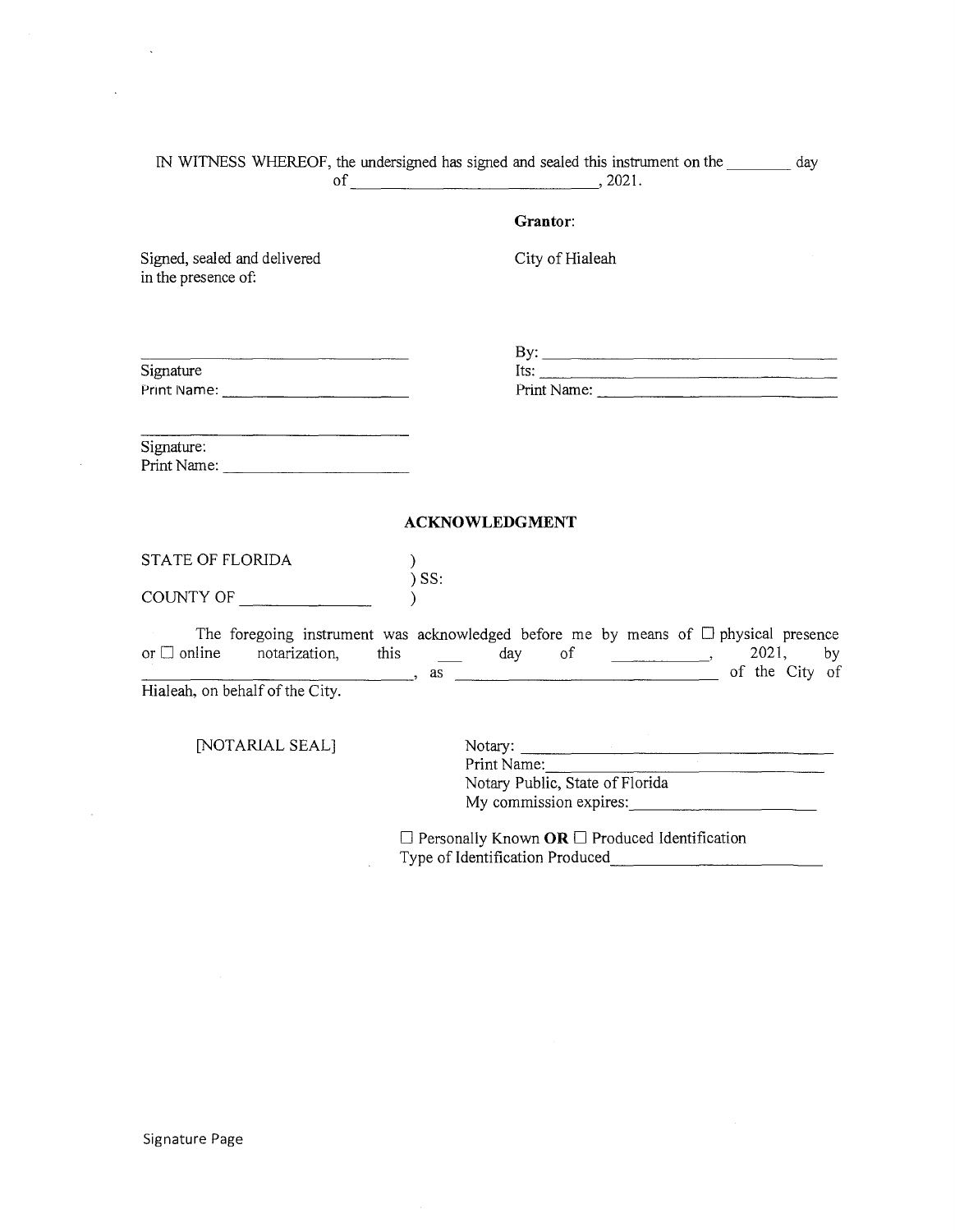IN WITNESS WHEREOF, the undersigned has signed and sealed this instrument on the day of  $-$ , 2021.

### **Grantee:**

Signed, sealed and delivered in the presence of:

Florida Power & Light Company, a Florida corporation

| Signature   | lts:      |
|-------------|-----------|
| Print Name: | Print Nam |

 $\mathbf{B} \mathbf{v}$ : Its:---------------  $\mathsf{Re}$ :

 $\mathbb{R}^2$ 

Signature: Print Name: \_\_\_\_\_\_\_\_\_ \_

### **ACKNOWLEDGMENT**

STATE OF FLORIDA ) ) SS:

COUNTY OF

The foregoing instrument was acknowledged before me by means of  $\Box$  physical presence or  $\Box$  online notarization, this  $\underline{\qquad}$  day of  $\underline{\qquad}$ , 2021, by of Florida Power &<br>Light Company, a Florida corporation, on behalf of the corporation. Light Company, a Florida corporation, on behalf of the corporation.

 $\mathcal{L}$ 

[NOTARIAL SEAL]

Notary:<br>Print Name:<br>Notary Public, State of Florida My commission expires: \_\_\_\_\_\_\_\_\_ \_

 $\Box$  Personally Known OR  $\Box$  Produced Identification Type of Identification Produced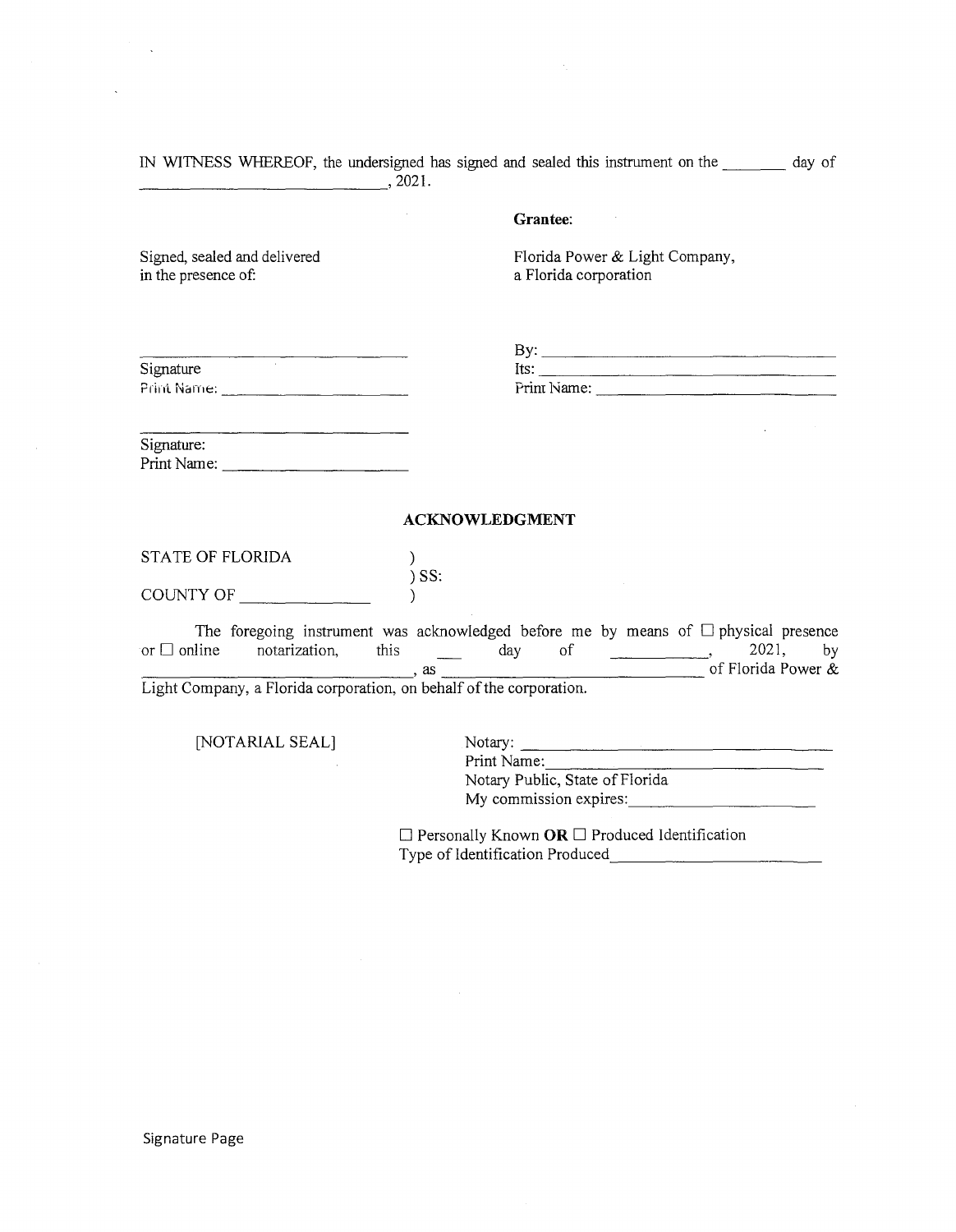**Exhibit** A

 $\bar{\lambda}$ 

i,

Land

 $\sim$ 

Exhibits

 $\epsilon$ 

l,

 $\tilde{\mathbf{q}}$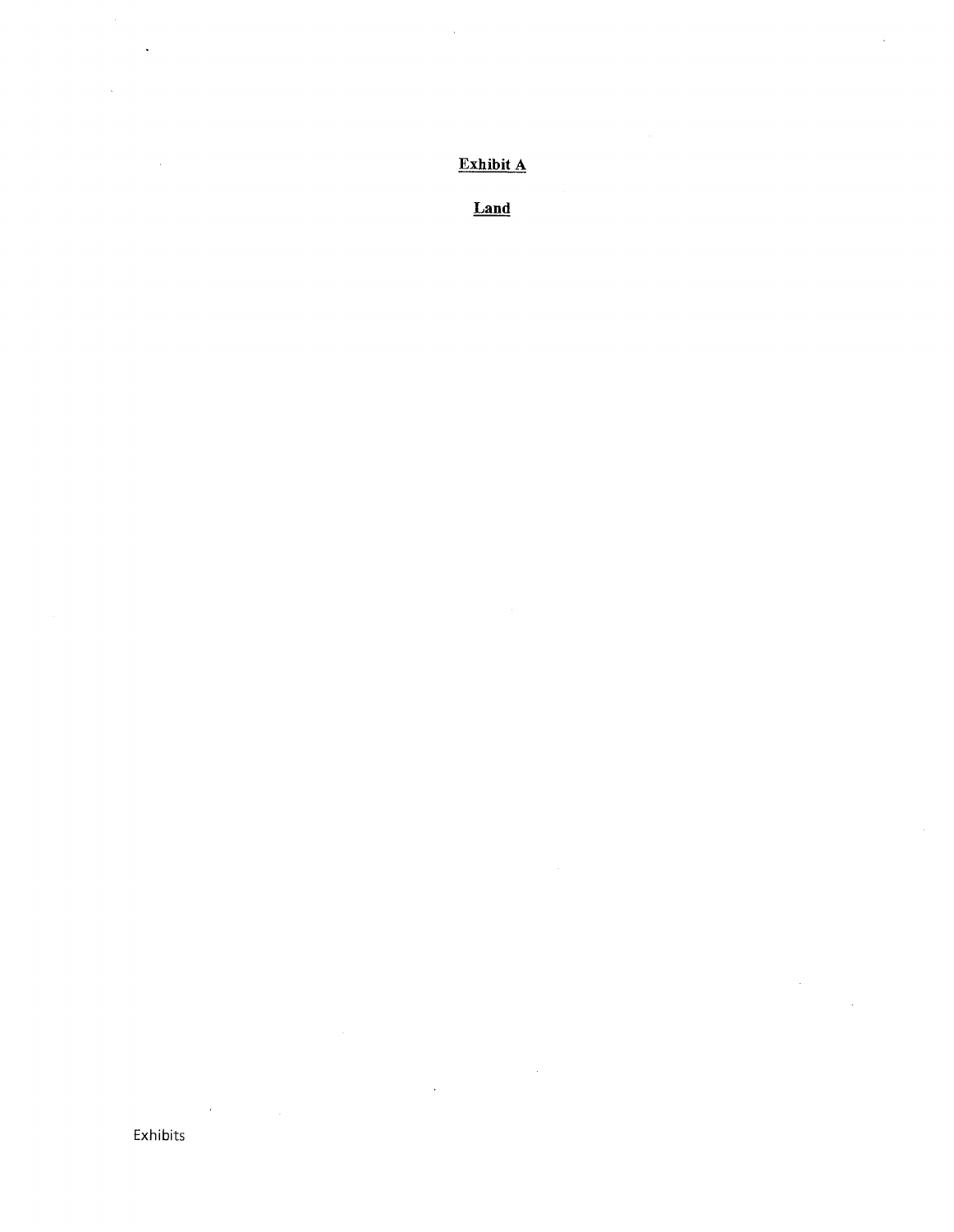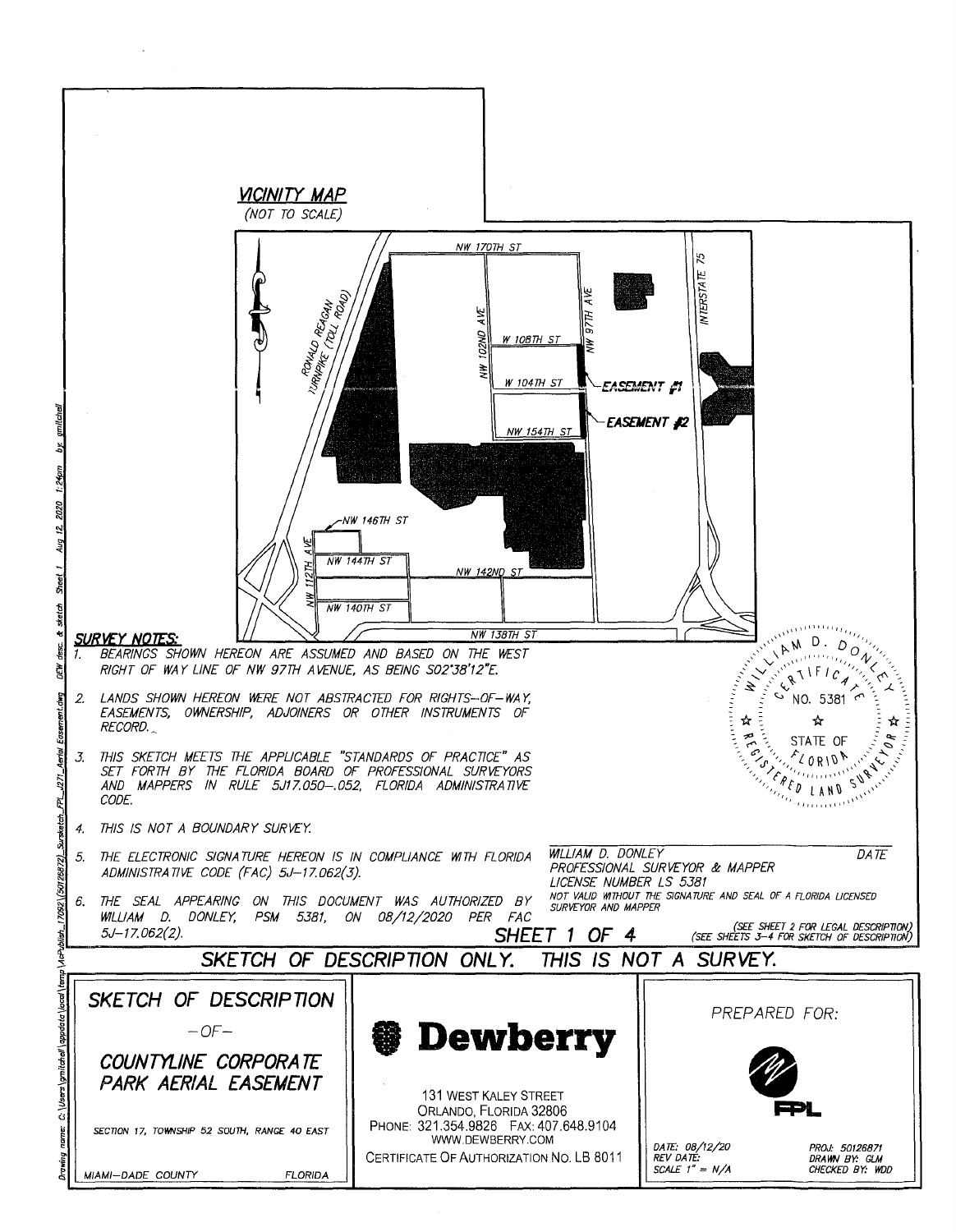### **LEGAL DESCR/P noN:**

### EASEMENT #1:

A PORTION OF TRACT "B'; COUNTYL/NE CORPORA TE PARK, PER PLAT BOOK 172, PAGE 77, OF THE PUBUC RECORDS OF MIAMI-DADE COUNTY, FLORIDA, LYING IN THE SOUTHEAST 1/4 OF SECTlON 17, TOWNSHIP 52 SOUTH, RANGE 40 EAST, B£/NG MORE PARTICULARLY DESCRIBED AS FOLLOWS:

COMMENCE AT THE NORTHW£ST CORNER OF TRACT "B" OF AFORESAID COUNTYLINE CORPORA TE PARK; THENCE RUN EASTERLY ALONG THE NORTH LINE OF SAID TRACT "B" THE FOLLOWING FOUR COURSES AND DISTANCES: N89'40'26"E, A DISTANCE 141.08 FEET; THENCE RUN S84'36'56"E, A DISTANCE OF 100.50 FEET; THENCE RUN N89'40'26''£, A DISTANCE OF 215.24 FEET TO THE POINT OF CURVATURE OF A CURVE CONCAVE SOUTHWESTERLY, HAVING A RADIUS OF 55.00 FEET, A CENTRAL ANGLE OF 3772'39'; A CHORD DISTANCE OF 35.10 FEET AND CHORD BEARING OF S71'43'15"E; THENCE RUN SOUTHEASTERLY ALONG THE ARC OF SAID CURVE, A DISTANCE OF 35.72 FEET TO THE END OF SAID CURVE; THENCE DEPARTING SAID NORTH LINE, RUN 502"38'12"£, A DISTANCE OF i4.14 FEET TO THE POINT OF BEGINNING; SAID POINT LYING ON A CURVE CONCAVE SOUTHW£STERL Y, HAVING A RADIUS OF 45.00 FEET, A CENTRAL ANGLE OF 38'56'33", A CHORD DISTANCE OF 30.00 FEET, AND A CHORD BEARING OF S22'06'28"E; THENCE RUN SOUTHEASTERLY ALONG THE ARC OF SAID CURVE, A DISTANCE OF 30.59 FEET TO THE POINT OF TANGENCY; THENCE RUN S02'38'12"E, A DISTANCE OF 1119.19 FEET TO THE POINT OF CURVATURE OF A CURVE CONCAVE NORTHWESTERLY, HAVING A RADIUS OF 45.00 FEET, A CENTRAL ANGLE 38'56'33~ A CHORD BEARING OF S16'50'04"W AND A CHORD DISTANCE OF 30.00 FEET; THENCE RUN SOU7HW£STERLY ALONG 7HE ARC OF SAID CURVE, A DISTANCE OF 30.59 FEET TO A POINT OF NON-TANGENCY; THENCE DEPARTING SAID CURVE RUN N02'38'12"W, A DISTANCE OF 1175.76 FEET TO 7HE POINT OF BEGINNING.

CONTAINING 11,578 SQUARE FEET OR 0.266 ACRES, MORE OR LESS. EASEMENT #2:

A PORTION OF TRACT "c'; COUNTYLINE CORPORATE PARK, PER PLAT BOOK 172, PAGE 77, OF THE PUBLIC RECORDS OF MIAMI-DADE COUNTY, FLORIDA, LYING IN THE SOU7HEAST 1/4 OF SECTlON 17, TOWNSHIP 52 SOUTH, RANGE 40 EAST, B£/NG MORE PARTlCULARL Y DESCRIBED AS FOLLOWS:

COMMENCE AT THE NORTHWEST CORNER OF TRACT "C" OF AFORESAID COUNTYLINE CORPORA TE PARK; THENCE RUN EASTERLY ALONG THE NORTH LINE OF SAID TRACT "C 7HE FOLLOWING FOUR COURSES AND DISTANCES: N89'39'53"E, A DISTANCE 125.55 FEET; THENCE RUN S84'37'29"E, A DISTANCE OF 100.50 FEET; THENCE RUN N89'39'53"E, A DISTANCE OF 215.22 FEET TO THE POINT OF CURVATURE OF A CURVE CONCAVE SOUTHWESTERLY, HAVING A RADIUS OF 55.00 FEET, A CENTRAL ANGLE OF 3773'12~ A CHORD DISTANCE OF 35.10 FEET AND CHORD BEARING OF S71'43'32"E; THENCE RUN SOUTHEASTERLY ALONG 7HE ARC OF SAID CURVE, A DISTANCE OF 35.73 FEET TO THE END OF SAID CURVE; THENCE DEPARTING SAID NORTH LINE, RUN S02'38'12"E, A DISTANCE OF 14.14 FEET TO 7HE POINT OF BEGINNING; SAID POINT LYING ON A CURVE CONCA VE SOUTHWESTERLY, HAVING A RADIUS OF 45.00 FEET, A CENTRAL ANGLE OF 38'56'33~ A CHORD DISTANCE OF 30.00 FEET, AND A CHORD BEARING OF S22'06'28"E; THENCE RUN SOUTHEASTERLY ALONG THE ARC OF SAID CURVE, A DISTANCE OF 30.59 FEET TO THE POINT OF TANGENCY; THENCE RUN S02'38'12"E, A DISTANCE OF 1144.21 FEET TO THE POINT OF CURVATURE OF A CURVE CONCA VE NORTHWESTERLY, HAVING A RADIUS OF 45.00 FEET, A CENTRAL ANGLE 38'56'32~ A CHORD BEARING OF S16'50'05"W AND A CHORD DISTANCE OF 30.00 FEET; THENCE RUN SOUTHWESTERLY ALONG THE ARC OF SAID CURVE, A DISTANCE OF 30.59 FEET TO A POINT OF NON-TANGENCY,· THENCE RUN DEPARTlNG SAID CURVE N02'38'12"W, A DISTANCE OF 1200. 78 FEET TO THE POINT OF BEGINNING.

CONTAINING 11,828 SQUARE FEET OR 0.272 ACRES, MORE OR LESS.

**SHEET 2 OF 4** 

(SEE SHEETS 3-4 FOR SKETCH OF DESCRIPTION)

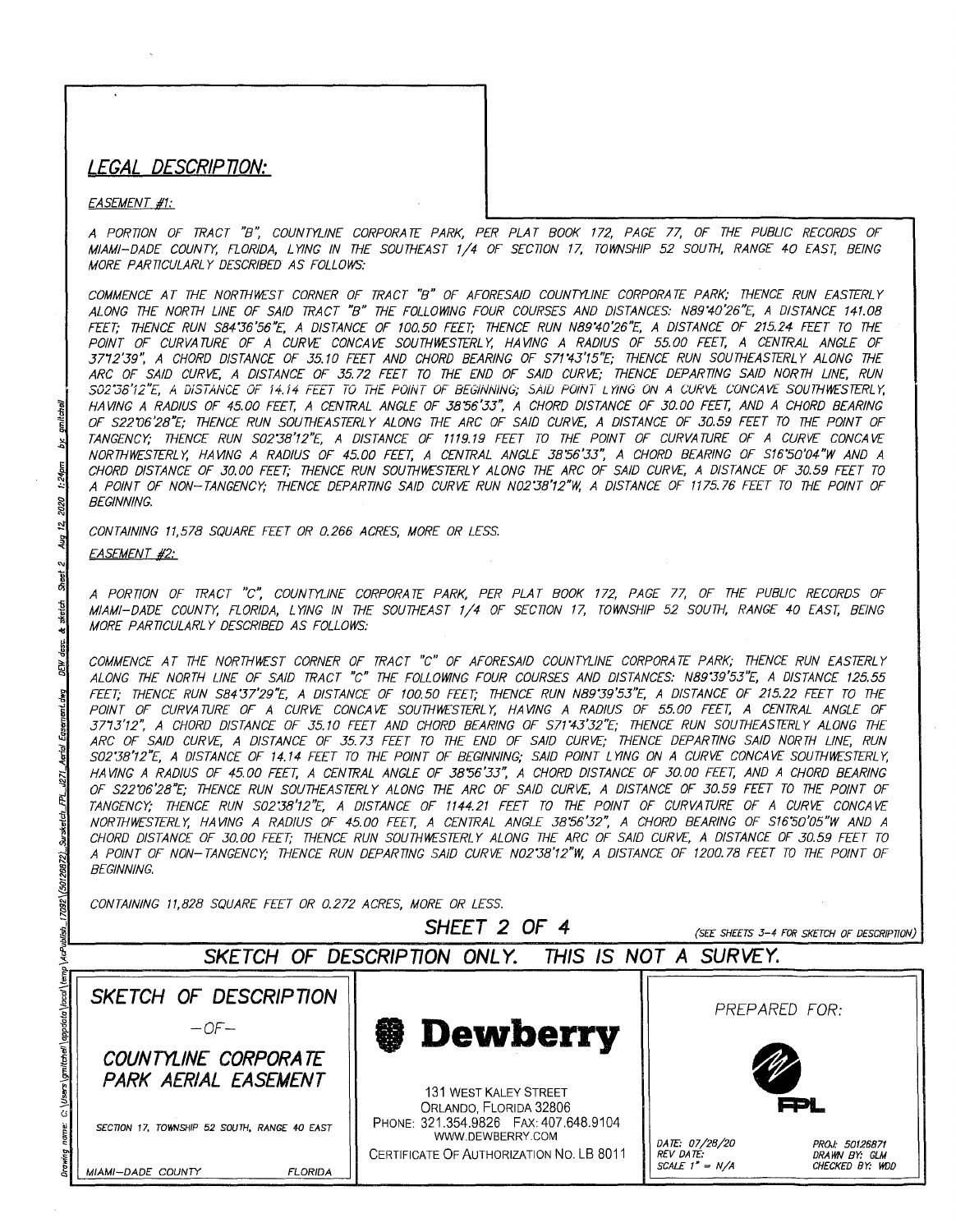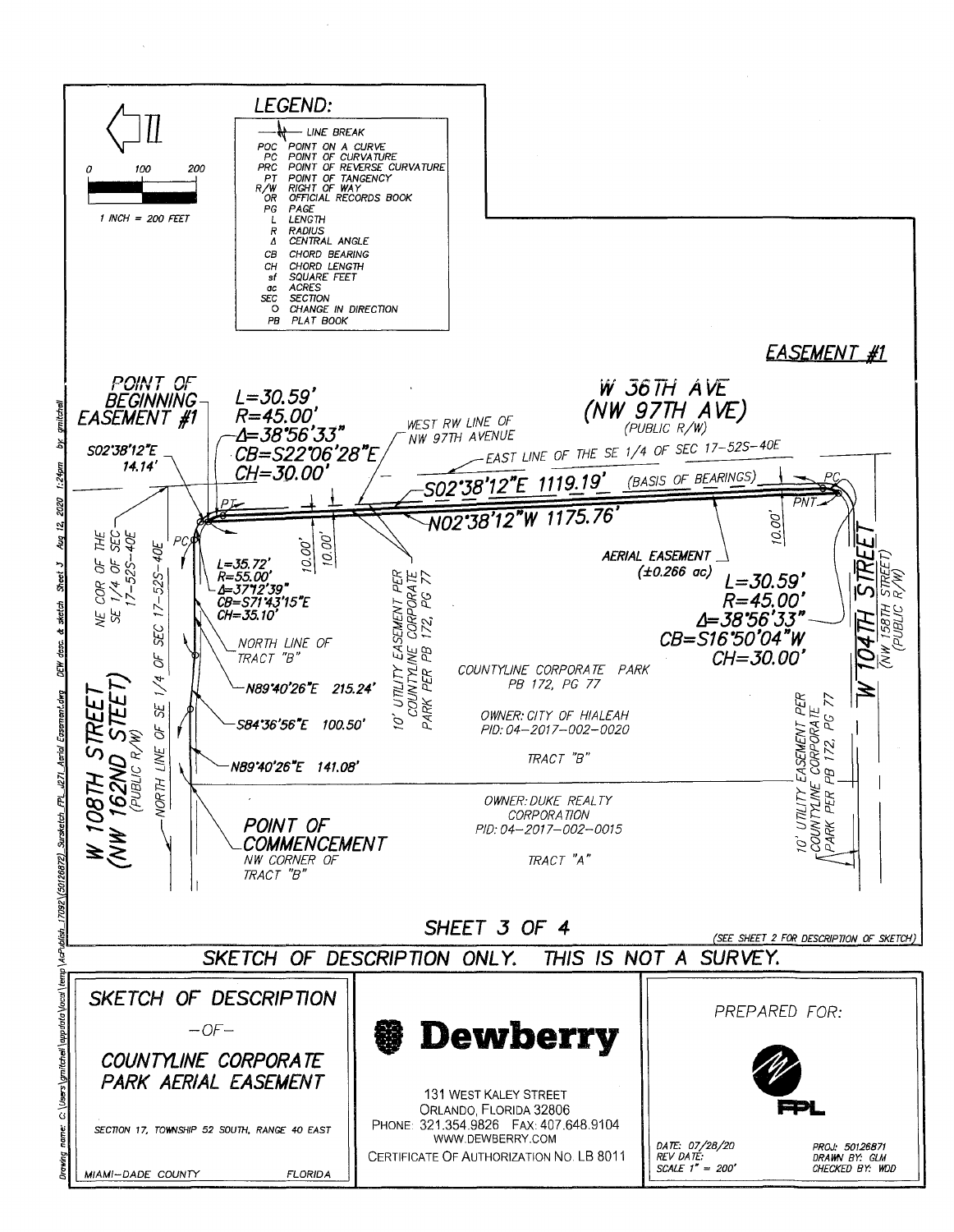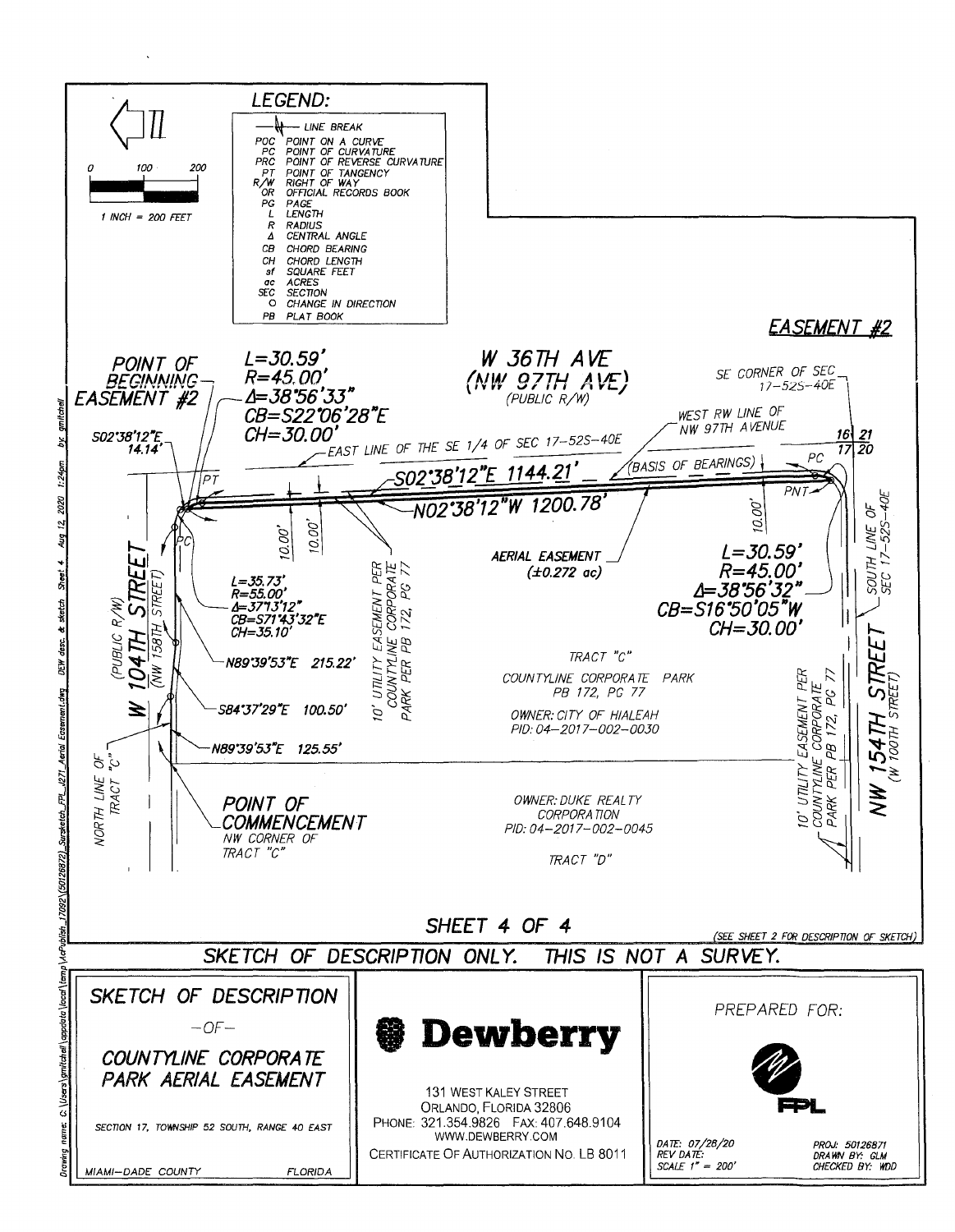### Exhibit B

## As-Built Plans Showing Elevation of the Land

 $\sigma_{\rm b, \rm s}$ 

 $\sim 10^7$ 

 $\mathcal{L}^{\text{max}}_{\text{max}}$ 

Exhibits

 $\sim$   $\sim$ 

 $\bar{\mathcal{A}}$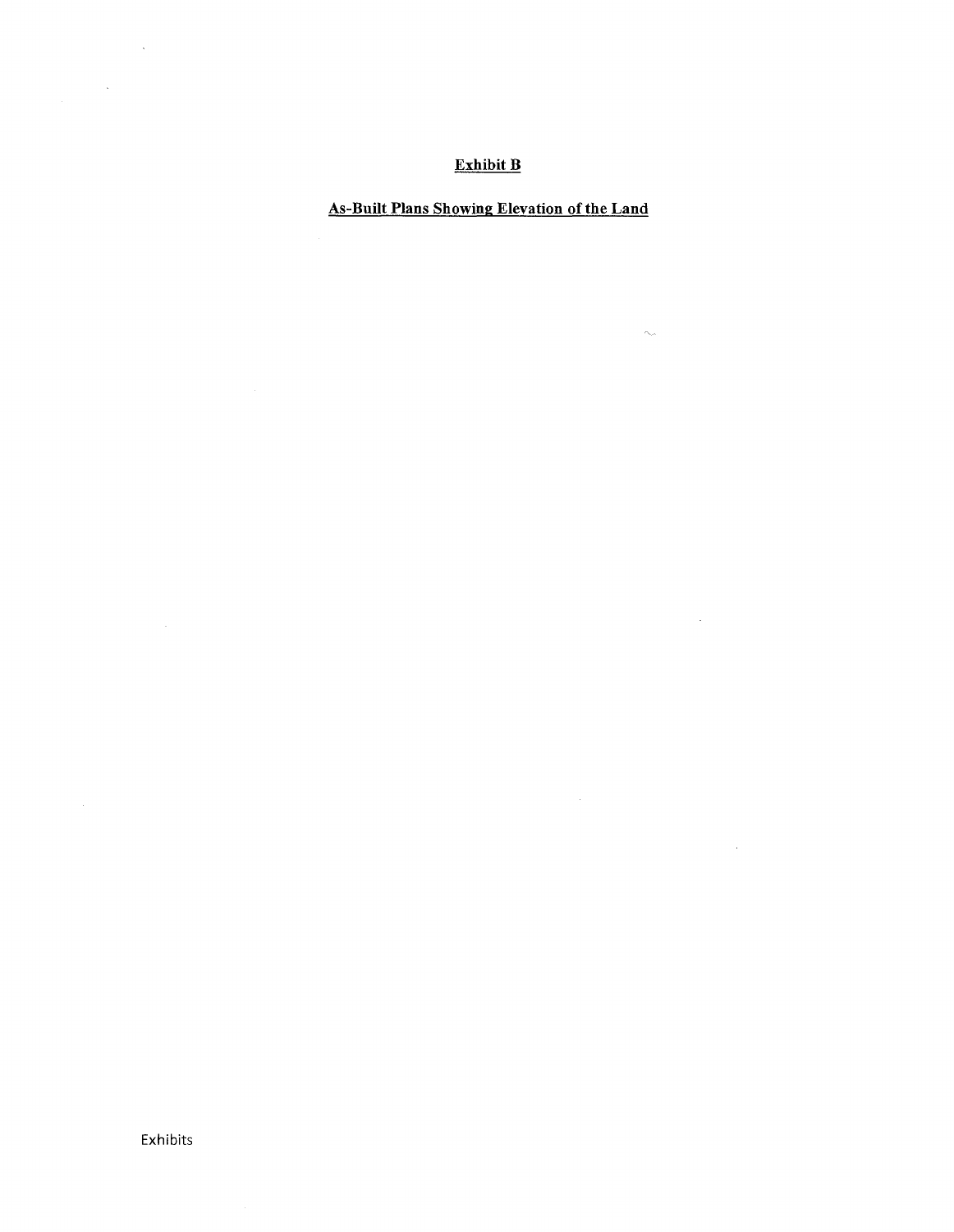

#### SURVEYOR'S NOTES:

#### SECTION 1) DATE OF FIELD SURVEY:

The data of completion of the field work of the Purpuan Survey was on April 15, 5021.

**WARD** 

Ā

₫

T.

ò

 $P$  as the  $F$ 

 $\overline{15}$ 15058  $1/5$ 

iana)<br>Maria

#### SECTION 2) DESCRIPTION

COUNTILINE CORPORATE PARKS "A" SHE "A"

The accuracy obtained by rield measurement methods and office. The moderning of cases of the season and office.<br>Standards of Practice sequences (Synets and states) the Standards of Practice sequitogent for this The Catalogue<br>Standards of Practice sequitogent for this Theory as<br>detined

sievaciona ur vell identified features as depicted on the engater. At 1910, of a read our each environment of the strategy and the strategy of 1910, or and<br>pursely gap wate reasured to an estimated vertical position.<br>prevactions of acts identified beatives as deproted on the fuet on ground surfaces.

Well instituted features as depicted on the Survey Rap were? mess substanto consecution and approved on the waves, map more.<br>Measured to an estimated horizontal position admizedy of 1/10.

This May of Survey is intended to be displayed at a scale of :<br>(i">50') or smaller.

#### SECTION 4) SOURCES OF DATA:

North arrow direction is pasud on an assumed Merician.

Thin projectly diseased to be included in Flood some "AC", Elevation 6.<br>So per Enderg: Electronic Minimagnet Agoncy (FBIN) "Community Hugber"<br>(10043) (City of Kin):Ally Sapten Council Ms. 1200300111, Sufflix L, Hop.<br>Maviae

Wiews one as whose nervor are bosed on the National Geodetic.<br>Vertical batms of 1926, as per Wiemi-Gode County's Benomerk.<br>Musher N-628, Wiewstoon 5.87 rear.  $\mathbf{a}$ 

This Specific Purpose Salvey is to Serify the EXTENCTION WELL SYSTEM elevations (s)); Pverything ets? is for informational

#### SECTION 6) CLIENT INFORMATION

This Specific furpose Survey W35 prepared at the regular of and certified to:

#### FLAGLER GLOBAL LOGISTICS

#### SECTION 7) SURVEYOR'S CERTIFICATE:

I hereby certify that this "Specific Purpose Jurvey" and the Finally calling the this population was purpose only and the stress of the self resulting the self-on was purposed and to the stress of the solid resulting the stress of the self of the stress of the stress of the stress o and Belief and further, that said "Specific Purposs Sitvey"<br>meets the filter of the applicable provisions of the "Scandards"<br>of Precision for best Scandards provisions of the "Scandards"<br>pursuality for the 50-17.052 of the Administrative Code and Its implementing Law, Chapter 471.027<br>of the Plusias Code and Its implementing Law, Chapter 471.027

**BADONNE CORP., a Floride Corporation.**<br>Election Castletists of Author:zation number 587097



#### had species surveyor and hoppen LS6099 stele et Pleziga

Morrier McC valid with the Copy of the Summary and Sections (Section 2)<br>Proceds Licensen Supervolt Supervolt Additions of Sections (Section)<br>to Survey Raps by other than the signing party are problemed to Survey Raps by ot **Lewishing** AHMG  $\frac{1}{2}$ Tick By -<br>Fl **EXISTEN**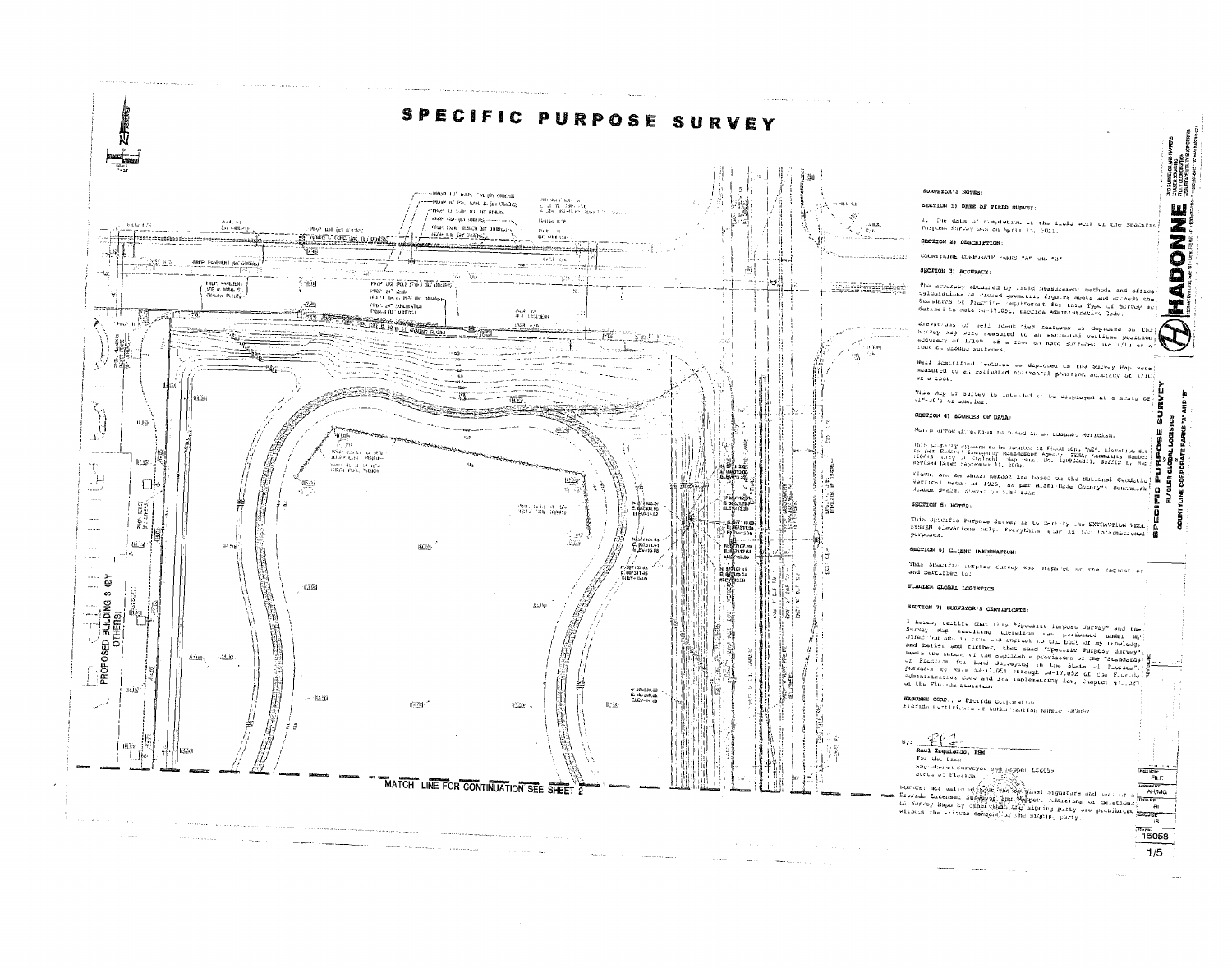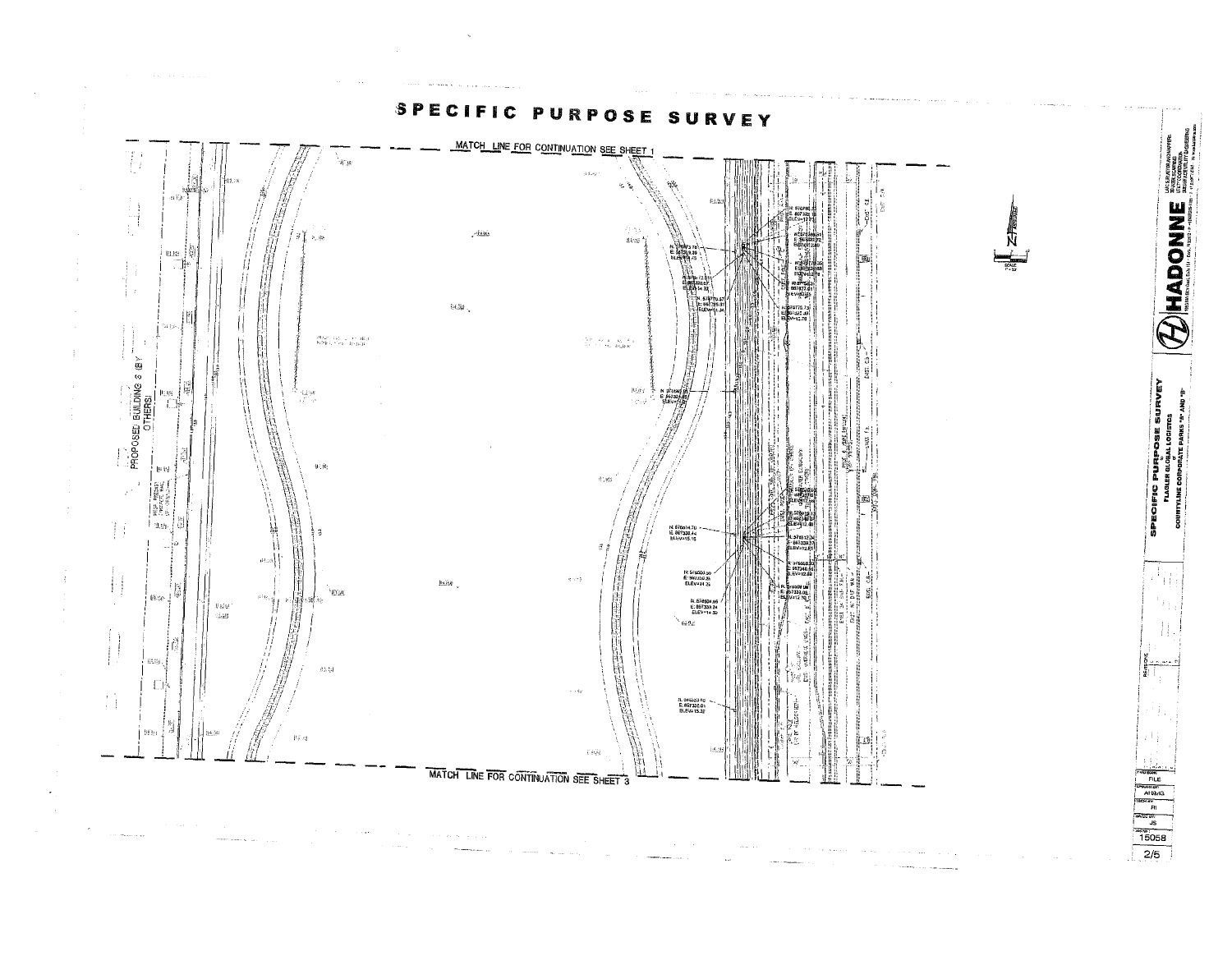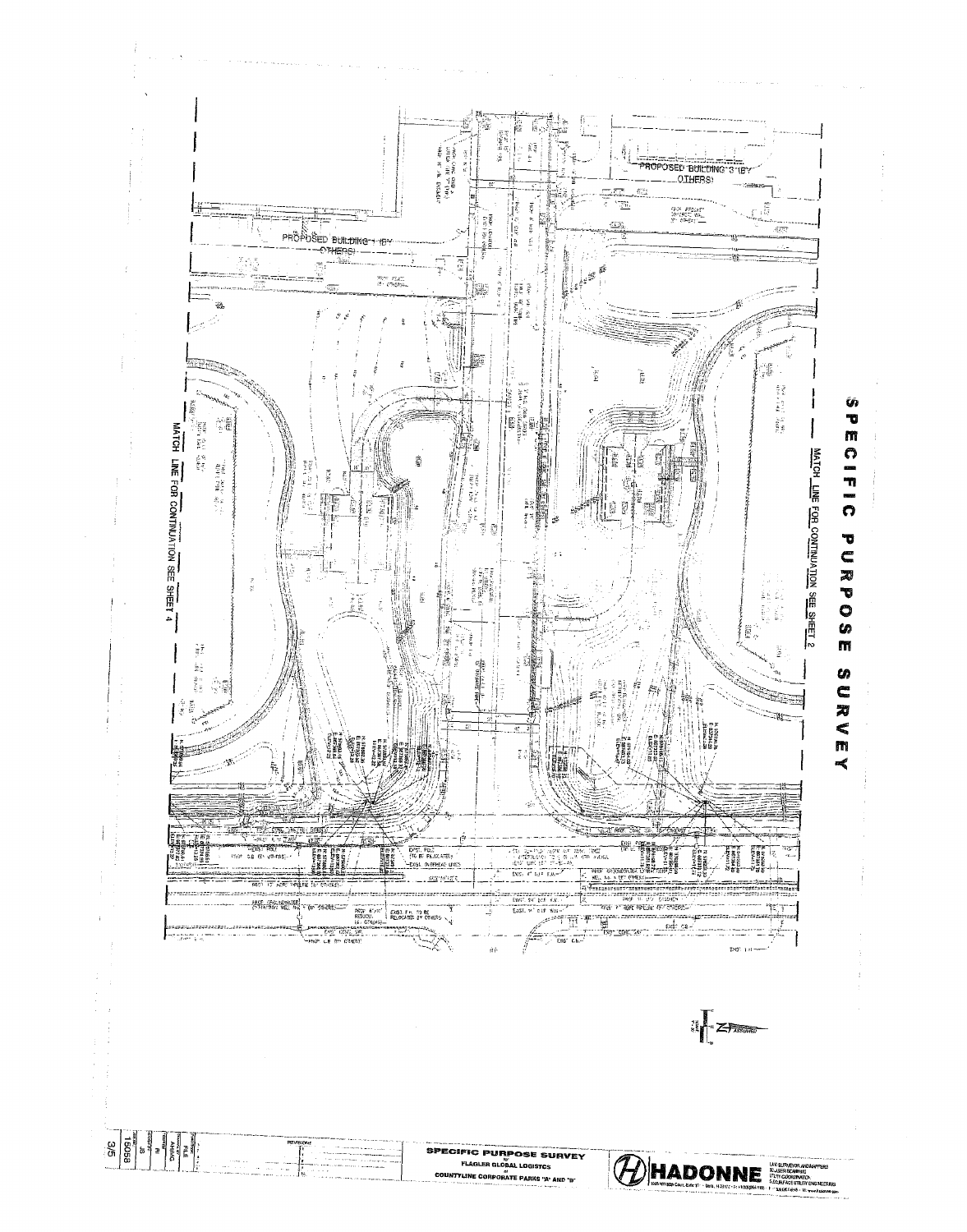